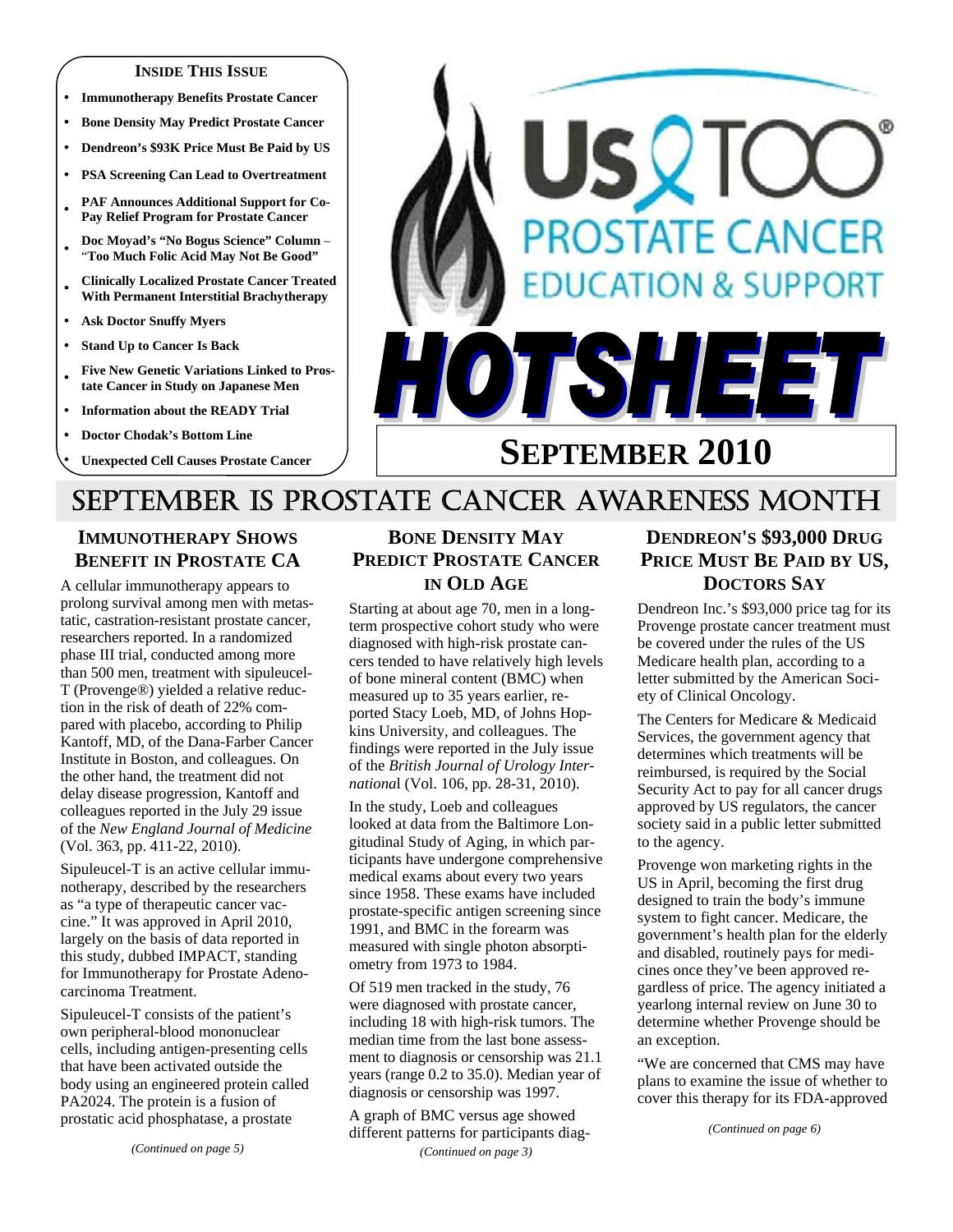THIS ISSUE OF THE US TOO PROSTATE CANCER HOTSHEET IS MADE POSSIBLE BY CHARITABLE CONTRIBUTIONS FROM





## *AND PEOPLE LIKE YOU!*

ITEMS CONTAINED IN US TOO PUBLICATIONS ARE OBTAINED FROM VARIOUS NEWS SOURCES AND ED-ITED FOR INCLUSION. WHERE AVAILABLE, A POINT-OF-CONTACT IS PROVIDED.

REFERENCES TO PERSONS, COMPANIES, PRODUCTS OR SERVICES ARE PROVIDED FOR INFORMATION ONLY AND ARE NOT ENDORSEMENTS. READERS SHOULD CONDUCT THEIR OWN RESEARCH INTO ANY PERSON, COMPANY, PRODUCT OR SERVICE, AND CONSULT WITH THEIR LOVED ONES AND PERSONAL PHYSICIAN BEFORE DECIDING ON ANY COURSE OF ACTION.

THE INFORMATION AND OPINIONS EXPRESSED IN THIS PUBLICATION ARE NOT RECOMMENDATIONS FOR ANY MEDICAL TREATMENT, PRODUCT SERVICE OR COURSE OF ACTION BY US TOO INTERNATIONAL, INC., ITS OFFICERS AND DIRECTORS, OR THE EDITORS OF THIS PUBLICATION. FOR MEDICAL, LEGAL OR OTHER AD-VICE, PLEASE CONSULT PROFESSIONAL(S) OF YOUR CHOICE.

*HOTSHEET* EDITORIAL TEAM: JONATHAN MCDERMED, PHARMD

PAMELA BARRETT THOMAS N. KIRK

#### US TOO INTERNATIONAL STAFF:

THOMAS N. KIRK, PRESIDENT AND CEO PAMELA BARRETT, DEVELOPMENT DIRECTOR TERRI GIBBONS, CHAPTER SERVICES PROGRAM

 MANAGER, **NEW PHONE #: 1-877-978-7866** JAQUELINE KONIECZKA, OFFICE MANAGER RYAN MAGUIRE, COMMUNICATIONS **COORDINATOR** 

#### US TOO BOARD OF DIRECTORS:

*EXECUTIVE COMMITTEE/OFFICERS* FRED MILLS, CHAIRMAN KAY LOWMASTER, MSW, LCSW, VICE-CHAIR CARL FRANKEL, ESQ., SECRETARY DAVID P. HOUCHENS, PHD, TREASURER RIDGE TAYLOR, ASSISTANT TREASURER/SECRETARY

*DIRECTORS:*  GREG BIELAWSKI JERRY HARDY JEAN JEFFRIES DAVID M. LUBAROFF, PHD RICK LYKE, APR THOMAS N. KIRK, PRESIDENT AND CEO

US TOO INTERNATIONAL, INC. IS INCORPORATED IN THE STATE OF ILLINOIS AND RECOGNIZED AS A 501(C)(3) NOT-FOR-PROFIT CHARITABLE CORPORATION

#### **DONATIONS / GIFTS TO US TOO ARE TAX DEDUCTIBLE**

5003 FAIRVIEW AVE. DOWNER'S GROVE, IL 60515 PHONE: (630) 795-1002 / FAX: (630) 795-1602

**WEBSITE: WWW.USTOO.ORG** COPYRIGHT 2010, US TOO INTERNATIONAL, INC.

## **PSA SCREENING CAN LEAD TO OVERTREATMENT**

Many men being treated aggressively for low-grade prostate cancer – particularly if it was detected during PSA screening – are unlikely to benefit from the intervention, a new study suggests. Men with screen-detected cancer and PSA levels below 4 ng/mL were less likely to have these clinical features:

- High-grade tumors, OR 0.67 (95% CI 0.60 to 0.76)
- Disease outside the prostate, OR 0.30 (95% CI 0.20 to 0.47)
- Tumor size larger than  $0.5 \text{ cm}^3$ , OR 0.75 (95% CI 0.68 to 0.83)

Yet they were 1.49 (95% CI 1.38 to 1.62) times more likely to undergo radical prostatectomy (RP) than men who had prostate cancer that was not detected by screening, and they were 1.39 (95% CI 1.30 to 1.49) times more likely to have radiation therapy (RT). Yu-Hsuan Shao, PhD, of the Cancer Institute of New Jersey in New Brunswick, and colleagues reported their findings in the 26 July 2010 issue of *Archives of Internal Medicine* (Vol. 170, pp. 1256-61, 2010).

Because little is known about the risk profile of men whose PSA is below 4 ng/mL, Shao and colleagues looked at data from the Surveillance, Epidemiology, and End Results (SEER) database, which includes approximately onequarter of the US population.

Among 123,934 men who received a diagnosis of prostate cancer from 2004 to 2006, 14% had PSA values below 4 ng/mL, 73.5% were between 4.1 and 20 ng/mL, and 12.5% were above 20 ng/ mL. Approximately 54% of patients with PSA levels below 4 ng/mL had low -risk cancers, with risk being determined according to clinical stage, PSA level, and Gleason score, compared with 48% of those whose PSA levels were between 4.1 and 10 ng/mL ( $P < 0.001$ ).

A total of 44% of men whose PSA was lower than 4 ng/mL had a RP, as did 38% of those whose levels were 4.1 to 10 ng/mL and 24% of those whose values were between 10.1 and 20 ng/mL. RT was given to 33%, 40%, and 41.3% of the three groups, respectively. "Despite their lower risk of having clinically significant disease, treatment rates for men with PSA values of 4.0 ng/mL or lower were comparable to those of

men presenting with PSA values between 4.0 and 20.0 ng/mL," wrote Shao and colleagues.

In an invited commentary that accompanied the study, Richard M. Hoffman, MD, of the University of New Mexico in Albuquerque and Steven B. Zeliadt, PhD, of the University of Washington in Seattle, argued in favor of active surveillance (AS) for patients at low risk. "Prostate-specific antigen testing has led to an epidemic of prostate cancer, but a substantial proportion of PSA-detected cancers will never be clinically significant, and continuing to aggressively treat most men with low-risk cancers will certainly do more harm than good," Hoffman and Zeliadt wrote. They believe AS is an "acceptable alternative" for men with a PSA level of 10 ng/mL or lower, a Gleason score of six or lower, and clinical stage T1c or T2a.

William J. Catalona, MD, of Northwestern University Medical School in Chicago had a different view. He pointed out several failings in the study, including that information on how rapidly PSA levels were rising (PSA velocity), how large the prostate was in relation to the PSA level (PSA density), the percentage of free PSA (lower with aggressive cancers), or the number of cancer-positive biopsy cores was not available. "All of these are important indicators of tumor aggressiveness and determinants of treatment selection," he wrote in an e-mail to MedPage Today and ABC News. Catalona developed the PSA screening test.

"The authors and the editorial comment strongly advocate AS," Catalona continued. "However, with AS protocols, the 'good news' comes early and the 'bad news' comes late. It has already become clear that 30% to 50% of patients abandon AS for treatment within five years, and for these patients, AS has meant delayed cancer treatment," he said.

"There is no doubt that with AS, some patients will die of prostate cancer unnecessarily. In a sense, widespread adoption of AS in all patients who appear to have low-risk disease would be to say it is okay for some men to die of prostate cancer so that others may avoid treatment – a debatable choice," Catalona warned.

*MedPage Today, 26 July 2010*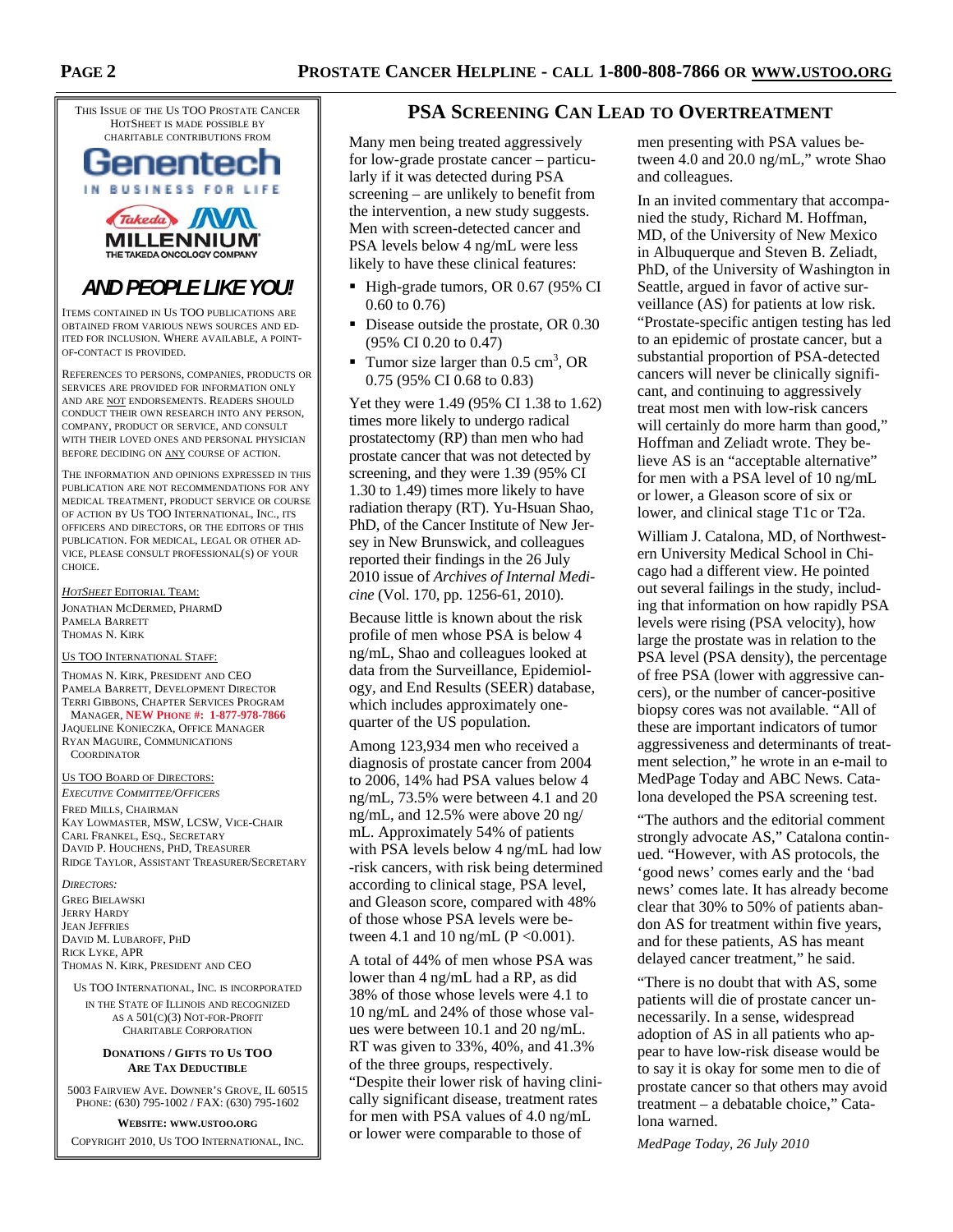# **PATIENT ADVOCATE FOUNDATION ANNOUNCES ADDITIONAL SUPPORT FOR CO-PAY RELIEF PROGRAM SERVING PROSTATE CANCER PATIENTS**

### **Co-Pay Relief Program Provides Direct Financial Support for Pharmaceutical Co-Payments to Insured Patients in Medical & Financial Need**

Patient Advocate Foundation (PAF) – a national non-profit organization that seeks to safeguard patients through effective mediation assuring access to care, maintenance of employment and preservation of their financial stability relative to their diagnosis of life threatening or debilitating diseases – is pleased to announce that it has received a substantial contribution which will provide additional funding support for prostate cancer patients through its Co-Pay Relief Program (CPR).

PAF's Co-Pay Relief Program provides direct financial support for pharmaceutical co-payments to insured patients, including Medicare Part D beneficiaries, in 20 disease categories who financially and medically qualify. Since the program's inception in April 2004, CPR has distributed more than \$77,650,000.00 million in assistance to over 36,000 patients nationwide who were unable to afford their out of pocket pharmaceutical expenses. In the last year, several internal enhancements have been made to the Co-Pay Relief Program to improve patient access including raising federal poverty (FPL) guidelines from 250% to 500% and creating 24-hour provider application portal.

"We are thrilled to announce additional funding for prostate cancer patients, which will allow us to offer financial assistance to hundreds of additional patients each year. PAF is committed to improving the quality of life of patients facing medical and financial hardship through our professional case management and Co-Pay Relief services," said Nancy Davenport-Ennis, Founder and

# **PROSTATE NET REGIONAL SYMPOSIUM SERIES 2010 DATES / SITES**

Sept 11- Chicago, IL Oct 2 - New York, NY

Register and see agendas at <http:// prostatenet.com/Symposium.html>.

CEO of PAF. "A cancer diagnosis can be the most overwhelming experience a person may ever face in his or her lifetime. Coupled with high out of pocket costs associated with treatments and therapies, the journey can become significantly more challenging to manage – so we are particularly pleased to be able to offer assistance to so many more patients, which will lead to more thorough management of their disease."

In 2009, over 18 percent of the patients who requested information and assistance from PAF reported pharmaceutical co-pay expenses as their number one access issue. Forty-five percent of the patients seeking help were over the age of 65, a 25% increase from 2008.

Patient Advocate Foundation and its companion organization, the National Patient Advocate Foundation (NPAF), were founded on the principle that health care is a basic human need and shared social responsibility. Annually, PAF receives thousands of contacts requesting information and assistance via their toll-free hotline as well as online.

 Complete direct, sustained case management services are provided to patients from all fifty states free of charge. For more information about PAF, visit <www.patientadvocate.org> or call toll free 800-532-5274. For more information about PAF's Co-Pay Relief Program visit <www.copays.org> or call toll free 866-512-3861.

*PAF news release, 29 July 2010* 



Solving Insurance and Healthcare Access Problems | since 1996

# **SNEAKERS@WORK DAY Friday, 17 September 2010**

Honor your colleagues who are battling or have survived prostate cancer. Raise awareness where you work. Learn more and register at <www.ustoo.org/ sneakers@work>.



## **BMC & PROSTATE CANCER**

*(Continued from page 1)* 

nosed with high-risk prostate cancer, lesser-risk prostate cancer, and no prostate cancer. Those without prostate cancer showed declines in BMC with age, slowly up to about age 55, then more steeply. In contrast, BMC in those later diagnosed with prostate cancer was about the same up to age 70. Beyond that age, there appeared to be a pronounced difference between those with high-risk versus lesser-risk tumors.

High levels of BMC in these elderly participants were associated with subsequent diagnosis of high-risk prostate cancer, whereas those developing lesserrisk tumors tended to have moderate BMC. A random-effects statistical model showed that the association of BMC with age and prostate cancer was significant (P=0.018). Including body mass index, dietary calcium, vitamin D levels, and smoking status did not change the results, researchers indicated.

Researchers noted that the frequency of bone metastases in prostate cancer patients suggested some biological association between these tumors and bone. They also cited a previous study suggesting a link between higher BMCand prostate cancer incidence, although the connection seemed weak.

"At the local level, bone mineral content may represent a proxy for bone with a greater degree of growth factors," they offered. An alternative is that systemic factors, such as insulin and insulin-like growth factor, mediate the relationship. Loeb and colleagues noted that some studies have found associations between these proteins, as well as body mass index, with both prostate cancer and BMC.

The calcium-parathyroid hormonevitamin D pathway could also play a role, the researchers indicated. And sex hormones probably contribute, they suggested, insofar as both estrogen and androgen hormones are known to affect both bone density and cancer development and progression.

Although they cited several limitations to their study, Loeb and colleagues concluded "Clearly, additional study is warranted to clarify the factors within bone that enhance prostate cancer."

*MedPage Today, 30 July 2010*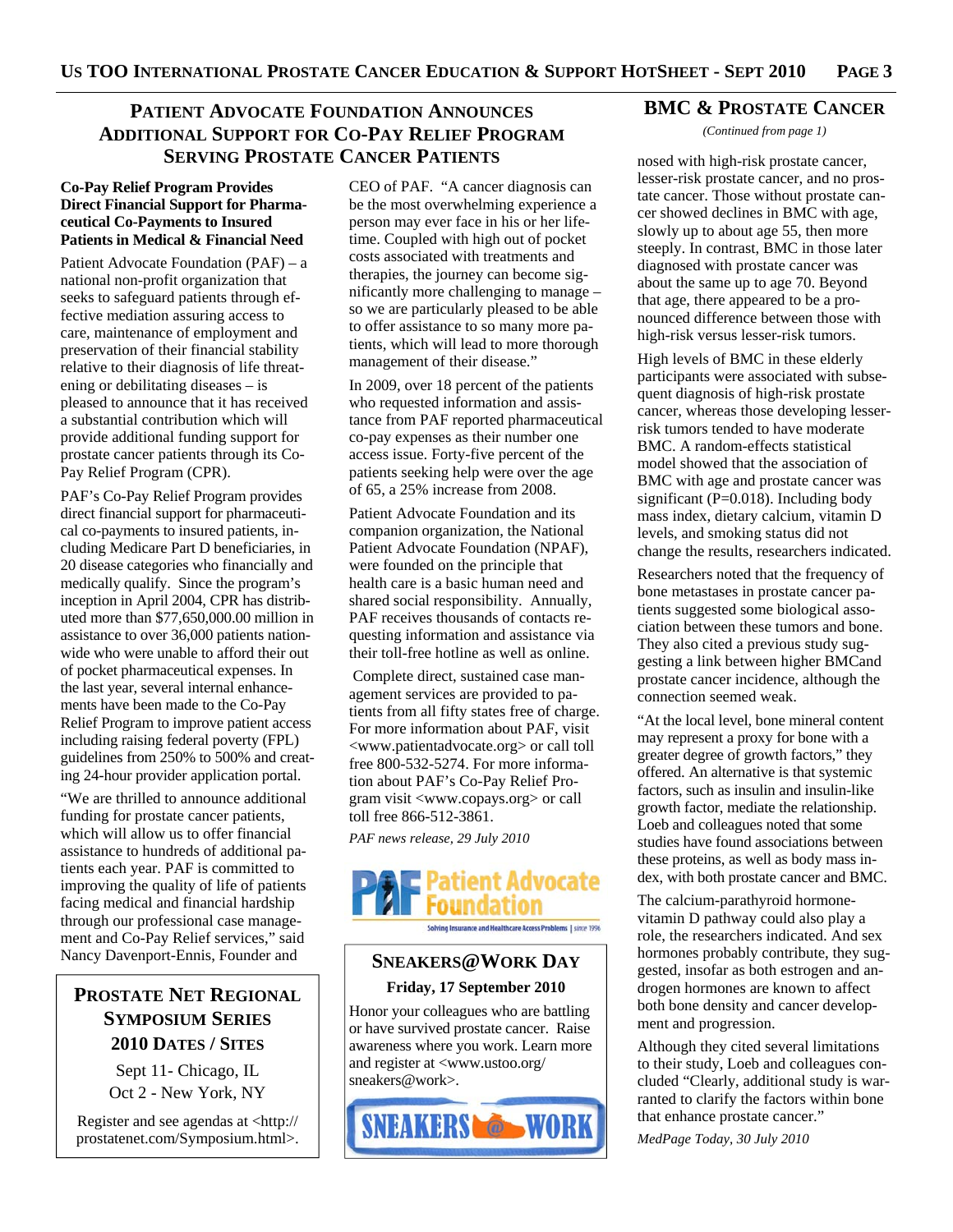## **DOC MOYAD'S WHAT WORKS & WHAT IS WORTHLESS COLUMN, ALSO KNOWN AS "NO BOGUS SCIENCE" COLUMN**

**"Why I would NOT get excited about mega-dose folic acid supplements unless you are pregnant! And, why does a banana peel on the sidewalk remind me of music?"** 

> Mark A. Moyad, MD, MPH, University of Michigan Medical Center, Department of Urology

*Editors' note*: In the spirit of information sharing, we have invited certain physicians and others to provide comments and opinions for Us TOO's *HotSheet.* It is our desire to enrich the content of the *HotSheet* to empower the reader. This piece contains the opinions and thoughts of its author and is not necessarily those of Us TOO International.

**Bottom Line:** Un-metabolized Folic Acid (UMFA) from folic acid dietary supplements could be a potential problem. If you are an older man thinking about becoming pregnant or are pregnant you should take a folic acid supplement, but otherwise be very careful about these supplements!

There are several effective drugs used in medicine from cancer to Rheumatoid Arthritis that block the ability of folic acid (vitamin B9) to do its thing in the body. Folic acid helps with DNA replication and repair. Folic acid is a wonderful supplement for pregnant women and younger women thinking about becoming pregnant because it has been proven to reduce the risk of neural tube defects in the fetus.

However, what happens when we get older and so many foods and supplements are loaded with added folic acid? Some think, as I do, that this excessive amount of folic acid (mega-doses) is not beneficial at all or may even encourage tumor growth in some men. Now, let's go to the latest study.

Un-metabolized folic acid (also called "UMFA") is now being measured in some studies as an indicator of over exposure to folic acid mostly from dietary supplements. In the latest US study of men and women 60 years of age or older it was found that approximately 40% of them had detectable levels of UMFA! What does that mean?

They told me in medical school that folic acid was a B vitamin so it is watersoluble, and if you get too many supplements that this is just "expensive urine." This is really inaccurate because a large concentration of these compounds stay in the blood for a while so our blood is

expensive I guess. Interestingly, UMFA does not appear in the bloodstream if the folate intake comes from natural food sources – only with the supplements.

What do I tell patients about this potential problem of overexposure to B vitamins? First I tell them that B12 shots are overrated and cost too much, and then I tell them to avoid excess folic acid from dietary supplements (like a B-complex unless your doctor thinks you are special). And, then I tell them how much money they will now save in a year, and then I get a big hug, a polite kiss on the cheek, and then I ask them for that extra money that I saved them and then they laugh at me really, really hard because I guess they think I was joking?

Oh, and from the title at the top of my column as to why a banana peel on the side walk reminds me of music… because you will B-FLAT unless you C-SHARP! That may have seemed like a dumb joke, but it got me a first date in the 5th grade with a girl that I met while sharing my Flintstones Chewable multivitamins with the class, and those pills had folic acid in them (see how everything comes together eventually in a very twisted way in the Moyad column)!

### Reference:

Bailey RL, Mills JL, Yetley EA, et al. Unmetabolized serum folic acid and its relation to folic acid intake from diet and supplements in a nationally representative sample of adults aged  $\geq 60$ years in the United States. *Am J Clin Nutr* 92: 383-9, 2010



# **LONG TERM OUTCOME FOR CLINICALLY LOCALIZED PROSTATE CANCER TREATED WITH PERMANENT INTERSTI-TIAL BRACHYTHERAPY**

Taira AV, Merrick GS, Butler WM, et al

## **Int J Radiat Oncol Biol Phys Epub ahead of print; 2 June 2010**

The goal of this study is to present the largest series of prostate cancer brachytherapy patients treated with modern brachytherapy techniques and postimplant day 0 dosimetric evaluation.

Between April 1995 and July 2006, 1,656 consecutive patients were treated with permanent interstitial brachytherapy. Risk group stratification was carried out according to the Mt. Sinai guidelines. Median follow-up was 7.0 years. The median day 0 minimum dose covering at least 90% of the target volume was 118.8% of the prescription dose. Cause of death was determined for each deceased patient. Multiple clinical, treatment, and dosimetric parameters were evaluated for impact on the evaluated survival parameters.

At 12 years, biochemical progressionfree survival (bPFS), cause-specific survival (CSS), and overall survival (OS) for the entire cohort was 95.6%, 98.2%, and 72.6%, respectively. For low-, intermediate-, and high-risk patients, bPFS was 98.6%, 96.5%, and 90.5%; CSS was 99.8%, 99.3%, and 95.2%; and OS was 77.5%, 71.1%, and 69.2%, respectively. For biochemically controlled patients, the median posttreatment prostate-specific antigen (PSA) concentration was 0.02 ng/ml. bPFS was most closely related to percent positive biopsy specimens and risk group, while Gleason score was the strongest predictor of CSS. OS was best predicted by patient age, hypertension, diabetes, and tobacco use. At 12 years, biochemical failure and cause-specific mortality were 1.8% and 0.2%, 5.1% and 2.1%, and 10.4% and 7.1% for Gleason scores 5 to 6 and 7 and >/=8, respectively.

Excellent long-term outcomes are achievable with high-quality brachytherapy for low-, intermediate-, and highrisk patients. These results compare favorably to alternative treatment modalities including radical prostatectomy.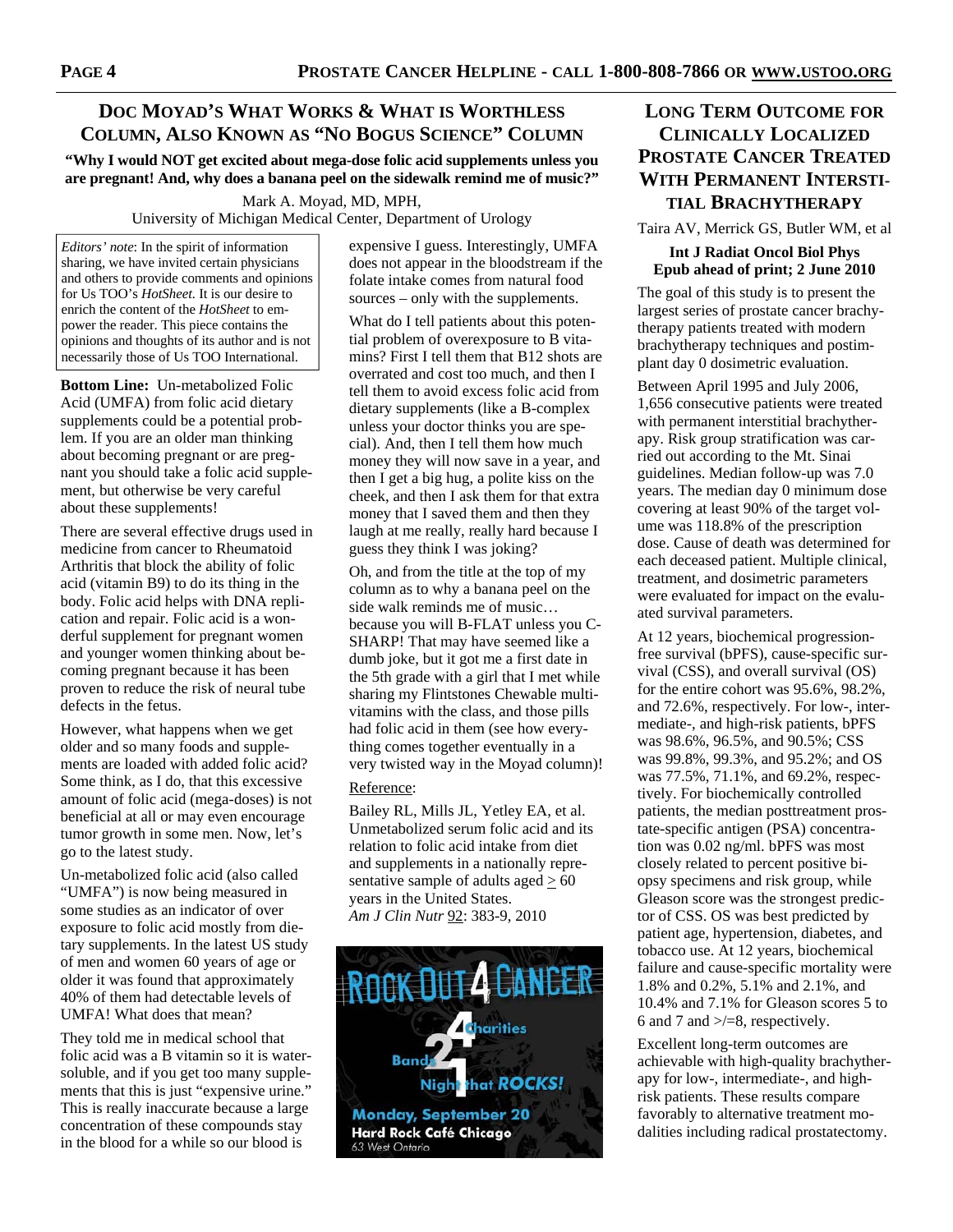*Editors' note*: In the spirit of information sharing, we have invited certain physicians and others to provide comments and opinions for Us TOO's *HotSheet.* It is our desire to enrich the content of the *HotSheet* to empower the reader. This piece contains the opinions and thoughts of its author and is not necessarily those of Us TOO International.

"My husband has prostate cancer that has spread to his bones. He was treated with Lupron for a while, but then the cancer became resistant. He then went through Taxotere and then mitoxantrone. His oncologist tells us that there are no other treatment options available. Even though his PSA is increasing and the bone scan shows more cancer, he is in no pain and can still work at his job. Please help!"

He still has not had what we call second line hormonal therapy. One drug in this class is ketoconazole, which has been

# **IMMUNOTHERAPY BENEFITS IN PROSTATE CA** (Continued from page 1) **CATCHING UP WITH THE**

antigen, and granulocyte-macrophage colony-stimulating factor (GM-CSF), which activates immune cells. The placebo consisted of peripheral-blood mononuclear cells that were not activated, Kantoff and colleagues reported.

In the study, sponsored by the drug's developer, the researchers randomized 512 men, in a two-to-one ratio, to get either sipuleucel-T or placebo given intravenously three times, once every two weeks. The primary end point was overall survival. The researchers found:

- In Cox regression analysis, the hazard ratio for death among patients getting activated cells, compared with placebo cells, was 0.78 (95% CI 0.61 to 0.98), which was significant at *P*=0.03.
- Median survival was 25.8 months with sipuleucel-T vs. 21.7 months in the placebo arm, a difference that represented a 4.1-month improvement for those getting activated cells.
- 36-month survival probability was 31.7% in the sipuleucel-T group versus 23.0% in the placebo group.
- Median time to objective disease progression – 14.6 weeks with treatment and 14.4 weeks with placebo – was not significantly different.
- Adverse events that were more fre-

## **ASK DOCTOR SNUFFY MYERS**

used to treat prostate cancer since the early 1980s. Since it is now generic and inexpensive, we rarely have difficulty with insurance coverage. In published clinical trials, response rates range from 35-50%.We have covered the details of how to use this drug in our hormonal therapy book and in several newsletters.

This drug needs to be given every 8 hours with fruit juice or vitamin C to aid absorption. We usually start with one pill every 8 hours. After two weeks, we gradually increase the dose until the patient experiences mild fatigue. The major problem with ketoconazole is that it lessens the ability of the body to get rid of half of all other prescription drugs. This is a problem with several common drugs like Zocor and Lipitor for cholesterol and the antibiotic, erythromycin.

Estrogen, the female sex hormone is another option. The most common estro-

quently reported in the sipuleucel-T group than in the placebo group included chills, fever, and headache, but most were mild and the drug was generally well tolerated.

Treating men with an immunotherapy when they have metastatic and castration-resistant disease is "an uphill battle that probably involves barriers that have not yet been defined," according to Dan Longo, MD, of the National Institute on Aging, who wrote an accompanying editorial. Longo said that such therapy is likely to be easier earlier in the disease process, so that the 22% reduction in the risk of death in patients with metastatic disease is "an important step."

But, he cautioned, the data raise some questions, including why survival was prolonged without a measurable effect on disease progression. The lack of an effect raises the concern that an unmeasured variable was "accidentally imbalanced in study-group assignments," he said.

Longo also noted that patients infused with cells that had been exposed to GM-CSF would have been a better control group. "The current design does not allow one to conclude that the tumor antigen is a key component of the therapy," he argued.

*MedPage Today, 28 July 2010* 

gen used to treat prostate cancer would be DES pills. However, we have largely switched to estrogen skin patches. These are widely used to treat menopausal symptoms in women. They seem to be better tolerated than DES and more effective at cancer control. One advantage of estrogens are that they eliminate hot flashes and improve bone density. About 80% of men get breast enlargement and about 20% get leg edema.

Leukine is another option. We became excited about this after a series of papers by Eric Small at UCSF. He reported a 75% response rate with Leukine and ketoconazole combined. In our clinic, we have seen a 78% response rate, so we have been able to confirm Dr. Small's results. Leukine is not FDA-approved for prostate cancer and it can take time to get insurance company approval, but it is currently the most active second line hormonal treatment we have seen.

# **PINK: LEATHER WRISTBANDS HELP RAISE AWARENESS, FUNDS FOR US TOO**

- **Braided black leather adjusts** to any wrist size
- Non-tarnish silver-finish medallion
- Net proceeds donated exclusively to Us TOO International

For more information, go to <www.prostatecancerwristband.com> or call 800-808-7866

## **"Conquer Prostate Cancer" Wristband \$25**

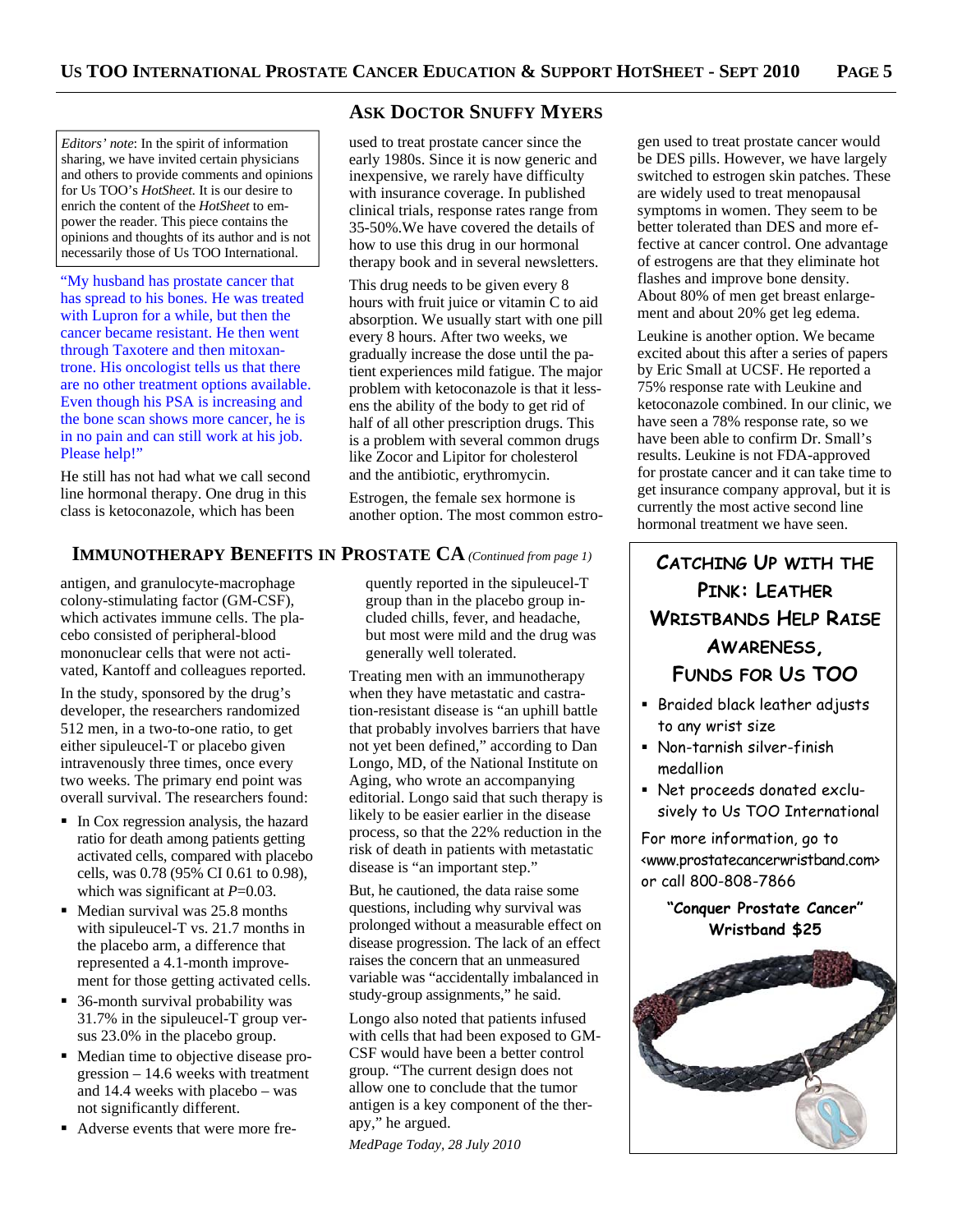# **STAND UP TO CANCER IS BACK, RAISING MONEY FOR CANCER RESEARCH**

The four major broadcast networks and a number of cable channels have agreed to broadcast the second Stand Up To Cancer televised special on Friday evening, 10 September 2010 from a sound stage at SONY Pictures in Los Angeles, CA.

Find out how you can participate at: <www.standup2cancer.org/node/4000>.



# **FIVE NEW GENETIC VARIATIONS LINKED TO PROSTATE CANCER IN STUDY ON JAPANESE MEN**

A genome-wide study on Japanese subjects has identified 5 new genetic variations associated with prostate cancer and revealed differences and similarities between Europeans and Asians in susceptibility to the disease. Reported online ahead of print in *Nature Genetics*, the findings offer a first-ever glimpse of the genetic basis for prostate cancer susceptibility in a non-European population.

Despite having the lowest rates of prostate cancer in the world, Asian countries have experienced a rapid rise in incidence of the disease, which ranks as one of the world's most prevalent forms of cancer. In Japan, Western lifestyles and an aging society have led to surging prostate cancer rates, contributing to growing public interest in understanding associated genetic factors. Genomewide association studies (GWAS), which involve scanning complete genomes for variations linked to a particular disease, have drawn attention as a powerful means to do this.

In their study, researchers at the RIKEN Center for Genomic Medicine (CGM) and the University of Tokyo compared such variations, known as single nucleotide polymorphisms (SNPs), in a population made up of 4,584 Japanese men with prostate cancer and 8,801 control subjects. Out of 31 SNPs linked to prostate cancer susceptibility in previous studies

*(Continued on page 8)* 

## **PROVENGE'S \$93,000 DRUG PRICE MUST BE PAID**

*(Continued from page 1)* 

### **Addendum**

Shortly after this report, Dendreon announced that its launch of Provenge® is going well, with revenues doubling month over month, to \$5.2 million in July from \$2.5 million in June. "We see strong demand in the clinics where we are providing Provenge," COO Hans Bishop told analysts on a conference call.

Dendreon's manufacturing capacity is something of a bottleneck; the company has said it can only supply 2,000 patients during Provenge's first 12 months on the market, which is about 2 percent of potential demand. Already, docs have written 500 prescriptions for Provenge, leaving 1,500 up for grabs.

CEO Mitchell Gold also pointed out that positive reimbursement opinions are rolling in. As reported in the HotSheet earlier this year, CMS announced that it would be reviewing Provenge and eventually making a national policy decision on reimbursement. In the meantime, however, CMS instructed local Medicare contractors to continue making individual regional decisions and established a 30-day public comment period.

### **Editor's note:**

Over 600 people made comments to CMS during the month of July, including Us TOO CEO Tom Kirk and past Chairman Jim Kiefert. Us TOO also signed on to a letter submitted by the Cancer Leadership Council, joined by 14 other cancer organizations.

Private insurers such as Aetna, Humana and Kaiser have said they will pay for the vaccine, but also have a majority of local Medicare contractors, according to Dendreon.

indications," the Alexandria, Virginiabased cancer society said in a letter posted on a CMS website for public comments. "This would be both counter -productive and ill-advised."

Dendreon's stock price rose 93 cents, or 2.9 percent, to \$33.84 at 4 p.m. New York time in NASDAQ Stock Market composite trading. The stock has declined 33 percent since the drug was approved on April 29, 2010.

The American Society of Clinical Oncology represents 28,000 cancer doctors and medical practitioners. The group holds the world's biggest annual meeting devoted to cancer drug research.

Treatment with Provenge costs about \$93,000 for three doses administered over the course of a month. The medicine helped patients live about 4.1 months longer than those given a placebo, according to tests used to gain approval.

Before the review was announced, Don McLeod, an agency spokesman, said Provenge would almost certainly be covered by Medicare. He declined to comment today on the review.

The agency doesn't typically make formal determinations on cancer drugs. Instead, it pays claims through the local contractors who administer payments.

"Under any scenario, we urge CMS to provide clear public statements regarding Medicare's current policies governing the coverage of this therapy," ASCO said in the comments to Medicare. "Ambiguity and uncertainty regarding coverage policies can act as an unacceptable barrier to medically necessary care."

*Bloomberg, 2 August 2010* 



**SAVE THE DATES!** SEPTEMBER 11-12, 2010 MARRIOTT LOS ANGELES AIRPORT HOTEL, CALIFORNIA Making a Positive Impact on Quality of Life MODERATED BY: MARK MOYAD, MD

> **Register Early and Save!** www.pcri.org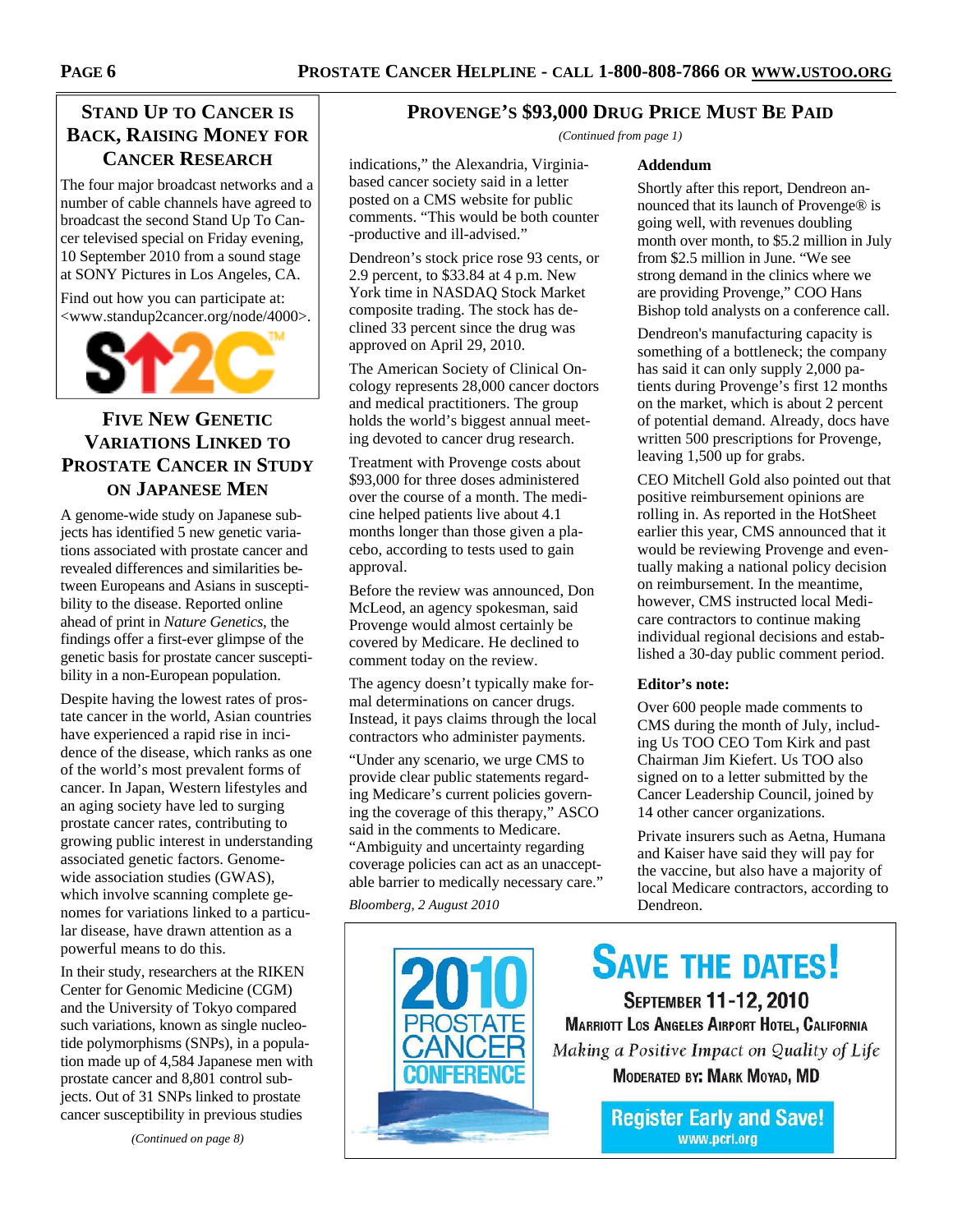## **INFORMATION ABOUT THE READY TRIAL – CA180-227**

Prostate cancer is one of the most common types of cancer found in men. That is one reason why READY is now enrolling participants for a clinical research trial aimed at evaluating treatment options for men with metastatic prostate cancer. Many of today's standard treatments for cancer are based on earlier clinical trials. As a participant in a clinical research trial you could gain access to new investigational treatments before they are widely available.

The purpose of the READY trial is to assess whether the addition of dasatinib, a multi-kinase inhibitor, to docetaxel improves the overall survival of men with metastatic prostate cancer. All patients participating in this study will be treated with docetaxel, and half of all patients will also receive dasatinib.

Docetaxel is a chemotherapy that has been approved by many regulatory agencies, including the FDA, for the treatment of metastatic prostate cancer and is not considered an experimental treatment. Other medications normally given to patients taking docetaxel are prednisone and dexamethasone, which are also not considered experimental treatments.

Dasatinib is currently approved by many regulatory agencies, including the FDA, for patients who have chronic, accelerated, myeloid blast and lymphoid blast chronic myeloid leukemia (CML). It is currently being studied in adults who have solid tumor cancer(s), including metastatic prostate cancer, and is considered an "experimental treatment" for metastatic prostate cancer.

You may be eligible for the READY trial if you have:

- Prostate cancer that has spread (metastasized) and progressed
- Undergone surgical castration or are currently receiving hormone therapy
- No previous chemotherapy (except estramustine) to treat the spread of your cancer

Talk to your doctor to learn more about the READY research trial. To find a Clinical Trial Site near you, go to <https://www.readyclinicaltrial.com/ find.aspx?s\_cid=invite\_readytrial\_ linkout&breadcrumb=23973739>.

## **DOCTOR CHODAK'S BOTTOM LINE**

*Editors' note*: In the spirit of information sharing, we have invited certain physicians and others to provide comments and opinions for Us TOO's *HotSheet.* Our desire is to enrich the content of the *HotSheet* to empower the reader. Each piece contains the opinions and thoughts of its author and is not necessarily those of Us TOO International.

Permanent brachytherapy has been in use for more than 15 years but few studies have presented long-term survival based on mature results. The study on over 1,600 patients provides 12-year followup data that show excellent survival. The authors' conclusion is the results are similar to other treatments. The problem with this report is the same as with so many others; no valid conclusions can be made. It is an uncontrolled study and many reasons could explain the results.

#### **The Bottom Line**

Without a proper study, it is not possible to say how brachytherapy compares to other treatments but it is as reasonable an option as anything else. MAYBE one day a proper study will be done.

As an example of the kind of study that is needed, just look at the design of the READY trial. It is recruiting men with advanced prostate cancer who are candidates for chemotherapy. They will receive either standard therapy alone or it will be combined with dasatinib, an agent used in other cancers.

#### **The Bottom Line**

Randomized trials are the only real way to find out how to improve the outcome of men with prostate cancer. Anyone who might be eligible should consider enrolling in this study. You might benefit and others might as well.

More information is available about the Provenge study, which is stirring up controversy. By now, everyone knows that Provenge improves survival in men with progressive metastatic prostate cancer. The problem is no one is exactly sure how it works. The results have now been published and some questions have been raised. If the treatment helps the body combat the disease, why didn't PSA respond or why didn't the tumors shrink? The possibility has been raised that something else is affecting these men. For now, the treatment is approved and is being covered by insurance. The

problem is the waiting list of patients is very long but hopefully that will change.

#### **The Bottom Line**

Immunotherapy appears to be a new approach to treating prostate cancer but questions still remain and more studies will be needed.

*To treat or not to treat* that is the question raised by a study of men diagnosed over 65 with localized prostate cancer. The authors suggest that a large percentage of men may be getting overtreated for their disease. This controversy will continue unless a proper study is done but another study supports this concern. A randomized Swedish study published a few years ago compared immediate surgery to watchful waiting. Surgery helped about one of every 15 men avoid getting metastatic prostate cancer in 12 years. The average PSA was almost 13 ng/mL and the cancers were not detected by screening. What could we expect if that study was done in men that are diagnosed by screening? Would the benefit be higher or lower? Most experts would agree that the odds of benefiting would be lower than those numbers if the study was done in the US.

#### **The Bottom Line**

Screening continues to be a two-edged sword with an increasing risk of men getting over treated. One solution is for more of them to consider active surveillance. The challenge is to safely decide when treatment is needed. Despite these results, few men are willing to gamble and try active surveillance. New information desperately is needed to separate the life-threatening from the non-life threatening cancers.

An interesting study involving bone mineral content suggests that maintaining higher levels as men get older may lead to getting more aggressive cancers. What a curious result. Does that mean we should all hope to develop osteoporosis as we get older? That way we might be less likely to have a bad prostate cancer.

### **The Bottom Line**

The problem with studies like these is they do not prove cause and effect and they do not tell us what would be the right thing to do. They do, however, raise interesting questions for further studies.